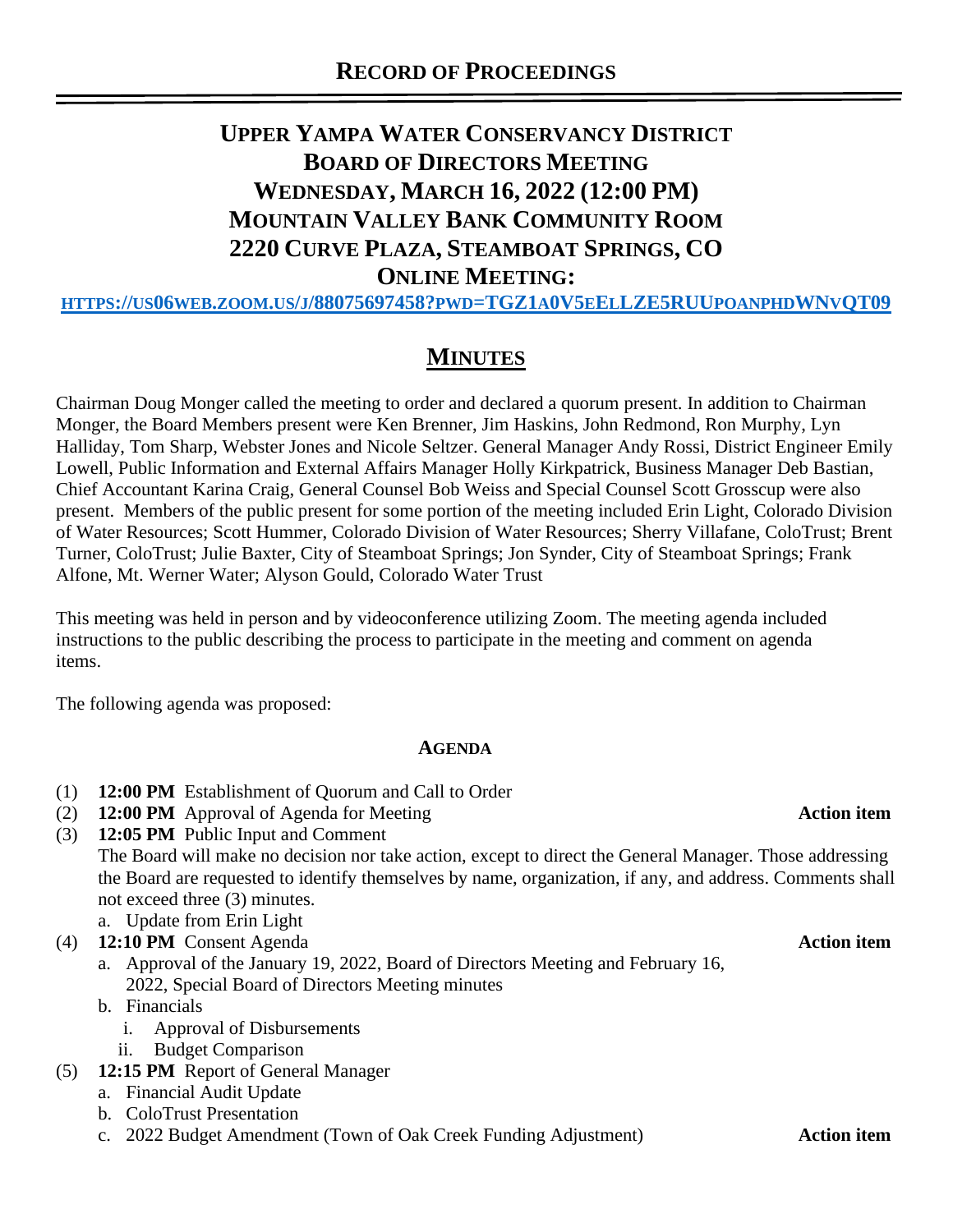- d. Board Member Appointment Recognition
- e. Stagecoach Reservoir Water Storage Contracts
	- i. Municipal Contracts
		- a. Existing Municipal Contract Amendment **Action item**
		- b. New Municipal Contract Pricing **Action item**
- (6) **2:00 PM** District Engineer Report a. Update on Reservoir Water Status
- (7) **2:30 PM** Public Information Updates
- a. Grants Update
- (8) **2:45 PM** Board Member Reports
- (9) **3:00 PM** Report of General Counsel
- (10) **3:10 PM** Pending Water Cases
	- a. Water Resumes
	- b. Status of Other Water Cases

### (11) **3:30 PM** New Business (Limited to emergency matters that came up **Action item** During the course of the meeting)

- (12) **3:35 PM** Executive Sessions:
	- a. Executive session under CRS § 24-6-402(4)(b) to discuss legal issues on Water Resumes, Water Cases, Contract Negotiations and\_\_\_\_\_\_\_\_\_\_\_\_\_\_\_\_\_\_\_\_\_\_\_(insert description) . Mere presence or participation of an attorney at an executive session is not sufficient to satisfy the requirements of CRS § 24-6-402(4)(b). Executive sessions to discuss legal matters are not recorded.
	- b. Executive session under CRS § 24-6-402(4)(e)(I) for the purpose of determining positions relative to matters that may be subject to negotiations; developing strategy for negotiations; and instructing negotiators with respect to \_\_\_\_\_\_\_\_\_\_\_\_\_\_\_\_\_\_\_\_\_\_\_\_\_\_(insert brief description). This session will be recorded, and a copy of the recording maintained for not less than 90 days.
- (13) **4:35 PM** Board Actions in Regard to Executive Session
- (14) **4:45 PM** Determination of Next Meeting(s) Agenda(s)
- **4:55 PM** Adjournment.

Chairman Monger established a quorum and called the meeting to order at 12:06 PM.

*Meeting Agenda*. Director Redmond moved to approve the agenda. Director Sharp seconded the motion which was unanimously approved.

*Public Input and Comment*. Chairman Monger invited members of the public to comment on items not otherwise scheduled on the agenda. There was no comment.

Erin Light, Division Engineer for the Division of Water Resources provided an update on the Water Diversion Measurement Rules for Division Six and public comments received and discussed the next steps in the measurement rules process.

*Consent Agenda*. Director Sharp moved to approve the consent agenda as presented. Director Halliday seconded the motion which was unanimously approved.

### *Report of General Manager*.

Financial Audit Update. Chief Accountant Karina Craig provided an update on the financial audit and noted that the audit is going as scheduled. The final audit will be presented at the May 18, 2022, Board meeting.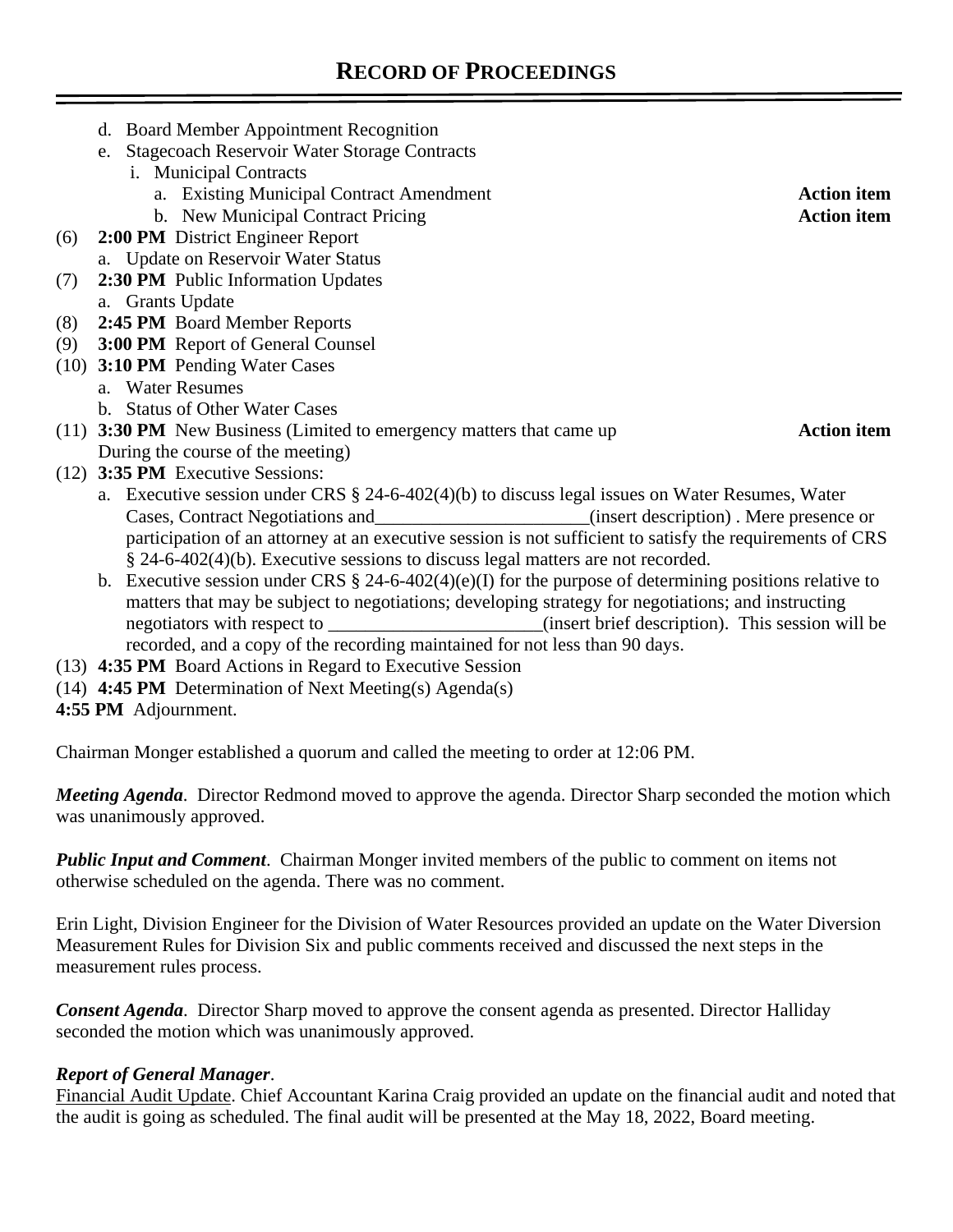ColoTrust Presentation. Sherry Villafane and Brent Turner of Colotrust provided an update on the structure and organization of Colotrust and gave a presentation on the new EDGE fund being offered through Colotrust. The Board directed staff to further investigate the varied holdings with Colotrust and to provide the Board with a recommendation as to whether or not the District should allocate funds into the EDGE product.

2022 Budget Amendment. The Board reviewed the amendment. Director Sharp moved to approve the proposed March 16, 2022, Budget Amendment and attached Resolution 2022-2. Director Seltzer seconded the motion which was unanimously approved.

Board Member Appointment Recognition. General Counsel Bob Weiss and General Manager Andy Rossi noted that Directors Murphy, Redmond, and Sharp have been reappointed to the Upper Yampa Water Conservancy Board. Their new term is 2022 to 2026.

Stagecoach Reservoir Water Storage Contracts - **Existing Municipal Contract Amendment**. General Manager Rossi provided a review of the status of the acceptance of the proposed contract amendment by municipal contract holders. Additionally, the Board reviewed and discussed questions submitted by the City of Steamboat Springs. Further, General Manager Rossi noted that any outstanding offers to the proposed contract amendment will need to be determined soon as, due to the terms of the existing contracts, the District will be issuing invoices for water storage contracts based on the payment terms in the original existing contract documents in July. Therefore, the May meeting is the last chance for the Board to consider any requested changes to a contract amendment before payment for 2022 is requested. General Manager Rossi commented that if the District does not hear from the remaining contract holders by May 1, 2022, he recommends that the District rescind the offer of contract amendments and continue with the existing contract.

Director Brenner moved to authorize the signature of the approved amendments to the existing Stagecoach Reservoir water storage contracts for Agate Creek (when received), Alpine Mountain Ranch, Dakota Ridge (when received), Town of Hayden and Tree Haus. Director Redmond seconded the motion. General Counsel Weiss noted that the Board has an approved amendment form. However, if the Board is still having conversations on proposed changes to the amendments after May 1, 2022, this complicates the Board position to have "across the board" identical contract amendments. He wanted the Board to be aware of this and suggested the issued be discussed in Executive Session. Director Brenner amended his motion to be tabled until after the Executive Session. Director Redmond accepted the amended motion, which was unanimously approved.

Director Sharp moved to table the recommendation to direct staff to inform Stagecoach Reservoir municipal contract holders that all outstanding offers of the proposed contract amendment will be terminated on May 1, 2022, if no explicit acceptance or rejection of the proposed contract has been received by the District until after the Executive Session. Director Brenner seconded the motion, which was unanimously approved.

Stagecoach Reservoir Water Storage Contracts - **New Municipal Contract Pricing**. General Manager Rossi reviewed the three staff recommendation items regarding new municipal water storage contracts out of Stagecoach Reservoir. Director Sharp notified the Board that he is the General Counsel for Mount Werner Water (MWW) and that he does not perceive a conflict of interest in discussing or acting on staff recommendation #1 to set the price per-acre foot for new municipal contracts out of Stagecoach Reservoir or item #2 to direct staff to provide the Board with a recommendation on the Town of Hayden's request for modification to the new Stagecoach Reservoir municipal contract as these are policy matters. However, he will recuse himself from any discussion or action on item #3 regarding MWW's request for modifications to the new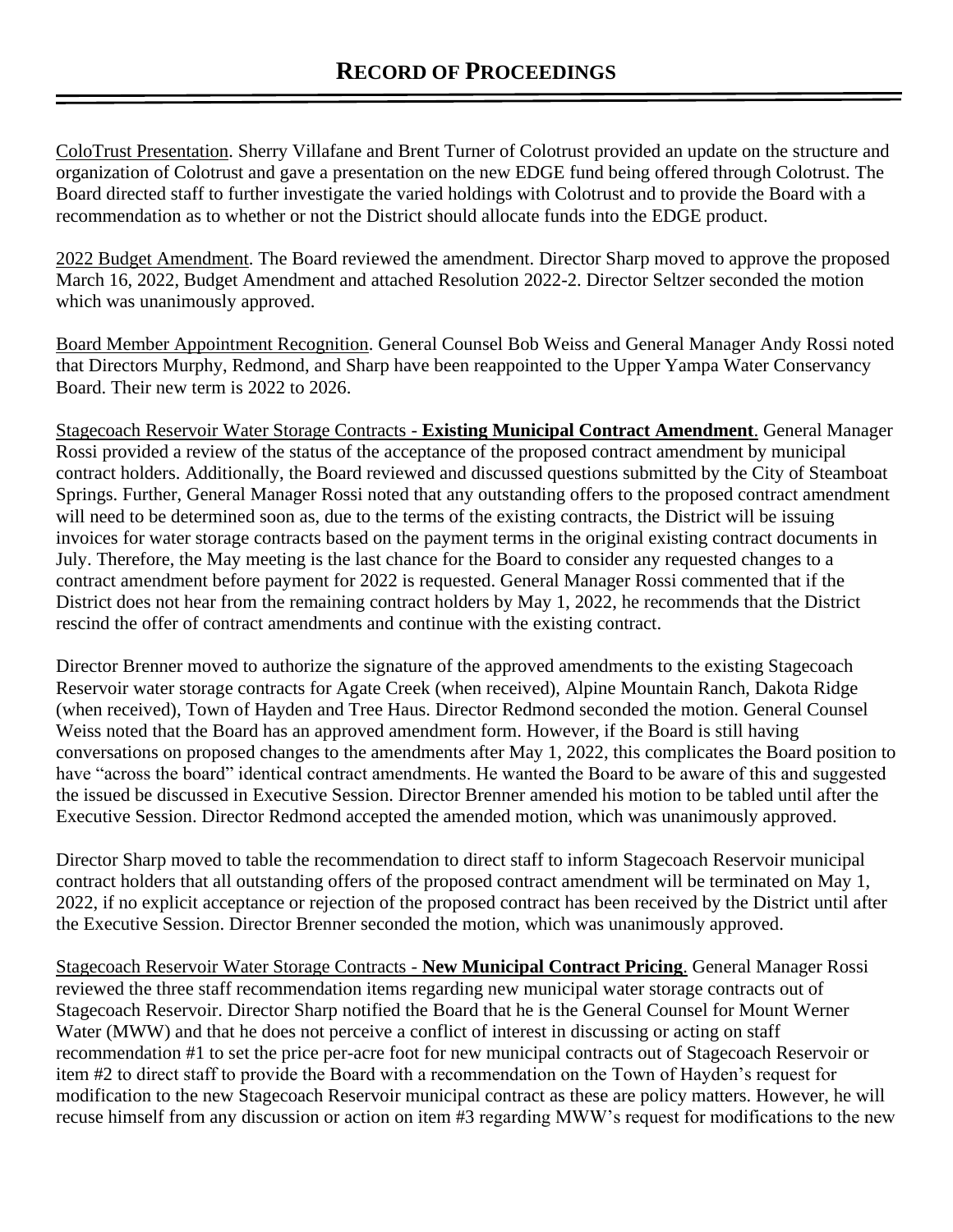Stagecoach Reservoir municipal water contract. Chairman Monger asked the Board is there were any concerns with Director Sharp's participation in items  $# 1 \& #2$ . The Board had no concerns.

The Board reviewed and discussed MWW's request for modifications to the new Stagecoach Reservoir municipal water contract form as three separate items. Following this discussion, on question #1 – Terms of Contract, the Board directed General Counsel Weiss to work with MWW to prepare proposed language for Section 4.1 that will address both parties concerns and for Section 4.2 the Board does not want to extend beyond "the right to request" and staff will need to look into clarifying "so long as the Reservoir remains in operation" language. On question #2 – Pricing Adjustment, the Board did not agree with the proposed amendment from MWW. On question #3 – Reduction in Contracted Amount, the Board suggested that the timeframe for adjustments in volume be at the end of the initial Term of the contract (40 years maximum initial term) in lieu of every fifth year. Frank Alfone, General Manager, Mount Werner Water, stated he would bring this to his Board for consideration.

The Board reviewed and discussed the Town of Hayden's request for modification to the new Stagecoach Reservoir municipal contract. The Board agreed to adding a TABOR clause in the new municipal contract form and specifying the clause relates to governmental allotees.

Director Sharp moved to increase the price per acre-foot of stored water in Stagecoach Reservoir for new municipal water storage contracts by 5.22% and set the price as indicated in the Stagecoach Reservoir 2022 New Water Contract Pricing table. Director Redmond seconded the motion, which was unanimously approved.

*District Engineer Report*. District Engineer Emily Lowell provided an update on the reservoir water status and discussed the reservoir inflow forecasting.

*Public Information Updates*. Public Information and External Affairs Manger Holly Kirkpatrick provided an update on the Diversion Infrastructure Improvement Project Grant Report and Community Grant Funding Report. The Board reviewed the draft Community Grand Fund Project Guidelines and Application Packet and provided feedback and suggested revisions. The Board directed staff to implement the recommended revisions by the Board and to publish the guidelines and application to the District's website without further review by the Board.

*Board Member Reports*. There were no Board Member reports.

*Report of General Counsel*. There was no report from General Counsel.

### *Pending Water Cases*.

Water Resumes. Special Counsel Grosscup noted there was nothing unusual with the resumes for January and February and nothing needs to be filed.

Status of Other Water Cases. Special Counsel Grosscup provided an update on the water court cases in which the District is an Applicant or Opposer. Additionally, he provided an overview and update on the District's conditional water rights and reviewed the Water Table listing the District's conditional water rights. General Manager Rossi stated he will provide the Board with a strategic schedule on how to address each of the water rights. Further, the Board directed staff to engage with consultants to begin the process.

*New Business*. Director Sharp asked General Manager to give thought to how the District can proceed with the Little Morrison diversion ditch.